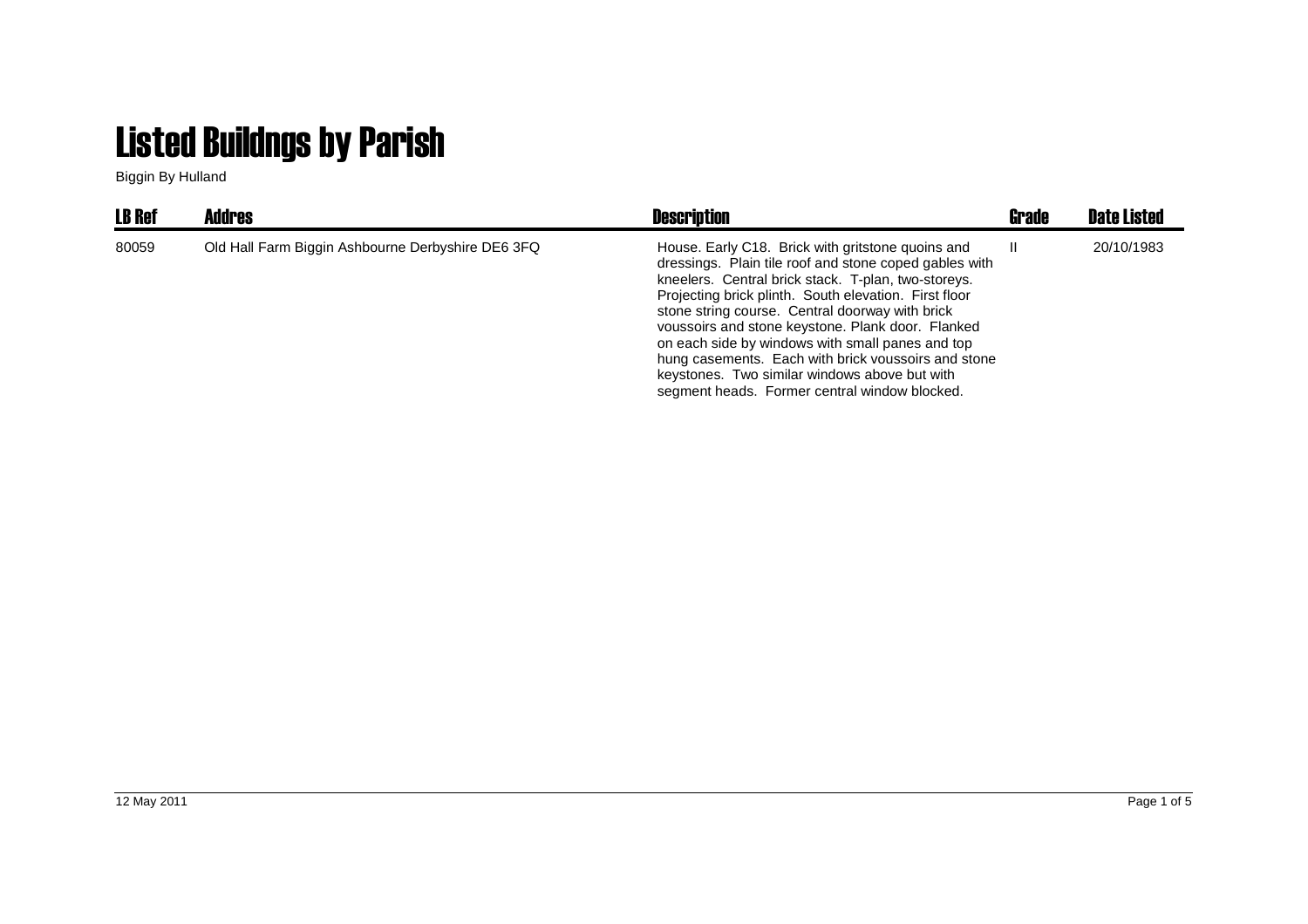| <b>LB Ref</b> | <b>Addres</b>                                                        | <b>Description</b>                                                                                                                                                                                                                                                                                                                                                                                                                                                                                                                                                                                                                                                                                                                                                                                                                                                                                                                                                                                                                                                                                                                                                                                                                                                         | <b>Grade</b> | <b>Date Listed</b> |
|---------------|----------------------------------------------------------------------|----------------------------------------------------------------------------------------------------------------------------------------------------------------------------------------------------------------------------------------------------------------------------------------------------------------------------------------------------------------------------------------------------------------------------------------------------------------------------------------------------------------------------------------------------------------------------------------------------------------------------------------------------------------------------------------------------------------------------------------------------------------------------------------------------------------------------------------------------------------------------------------------------------------------------------------------------------------------------------------------------------------------------------------------------------------------------------------------------------------------------------------------------------------------------------------------------------------------------------------------------------------------------|--------------|--------------------|
| 80060         | Biggin Mill House Bigginmill Lane Biggin Ashbourne Derbyshire        | House. C17. Coursed squared gritstone with gritstone II<br>dressings. Plain tile roof and chamfered stone coped<br>gables with moulded kneelers. Brick ridge stack. Two-<br>storeys. South elevation with off-centre doorway with<br>chamfered surround, lintel and massive stone quoins.<br>C20 part glazed door. To the left a 3-light recessed<br>chamfered mullion window. To the right a 2-light and<br>3-light recessed chamfered mullion window now made<br>into 6-lights by the insertion of a C19 window between<br>the two. To the right again a 2-light recessed<br>chamfered mullion window. The first floor has from left<br>to right, a 2-light window with one light blocked, a 3-<br>light window and a 2-light window, all with recessed<br>chamfered mullions. To the right a C19 external brick<br>stack. The east gable end elevation has a 3-light<br>recessed chamfered mullion window at ground floor<br>and first floor and a similar blocked one to the gable.<br>More similar windows to north elevation also with<br>some C19 insertions. The west gable end has to the<br>ground floor the stone voussoirs of a blocked carriage<br>arch perhaps inserted in the early C19 when this part<br>of the house must have been used as outbuildings. |              | 20/10/1983         |
| 80061         | Duncourt Farm Bigginmill Lane Biggin Ashbourne Derbyshire DE6<br>3FN | Farmhouse, Late C18 altered in C19, Coursed<br>squared gritstone, plain tile roof and stone coped<br>gables with moulded kneelers. Brick gable end<br>stacks. Two-storeys. East elevation with off-centre<br>doorway with massive stone lintel with quoins, the<br>lintel dated 1799. To the right a C19 casement<br>window with stone voussoirs. To the left an C18<br>staircase window with stone jambs, lintel and sill. To<br>the left again a similar C19 window with stone<br>voussoirs. Two similar windows to first floor. Inside, a<br>fireplace with massive stone lintel on brackets with<br>moulded cornice.                                                                                                                                                                                                                                                                                                                                                                                                                                                                                                                                                                                                                                                   | $\mathsf{I}$ | 20/10/1983         |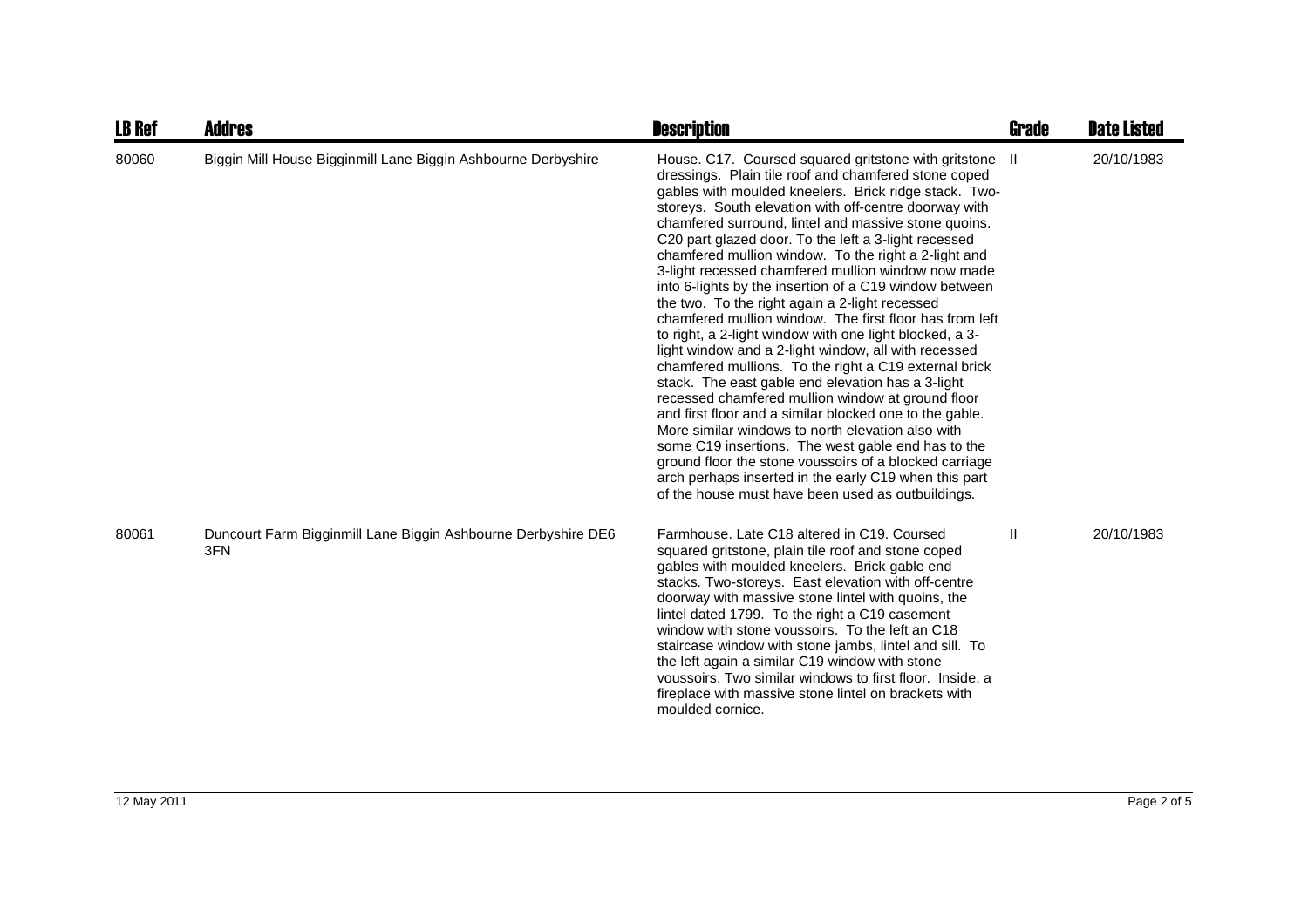| <b>LB Ref</b> | <b>Addres</b>                                                          | <b>Description</b>                                                                                                                                                                                                                                                                                                                                                                                                                                                                                                                                                                                                                                                                                                                                                                                                                                                                                                                                                                                                                                                                                                          | Grade | <b>Date Listed</b> |
|---------------|------------------------------------------------------------------------|-----------------------------------------------------------------------------------------------------------------------------------------------------------------------------------------------------------------------------------------------------------------------------------------------------------------------------------------------------------------------------------------------------------------------------------------------------------------------------------------------------------------------------------------------------------------------------------------------------------------------------------------------------------------------------------------------------------------------------------------------------------------------------------------------------------------------------------------------------------------------------------------------------------------------------------------------------------------------------------------------------------------------------------------------------------------------------------------------------------------------------|-------|--------------------|
| 80062         | Home Farm Cottage Hoonwell Lane Biggin Ashbourne Derbyshire<br>DE6 3FJ | Formerly listed as Alsop Farmhouse. House Late C17 II<br>and early C18. Long house type. Coursed gritstone<br>with gritstone dressings. Tiled roof and one stone<br>coped gable with moulded kneelers and brick gable<br>end stack; the other end abuts another range of<br>buildings. Brick ridge stack. Two-storeys. South<br>elevation - two buildings. Left part with off-centre<br>doorway with C20 plank door. To the Left a 2-light<br>chamfered mullion window; to the right a 2-light<br>formerly mullioned window and a 2-light chamfered<br>mullion window. Two similar windows to the first floor<br>and a central single light window. Right-hand part<br>double fronted. Central doorway with stone lintel and<br>quoins. C20 plank door. Flanked by 3-light flush<br>square section mullion windows. Two similar windows<br>above and a single light window over the door, the<br>former outbuildings attached at the west end have<br>been converted to dwellings. These until recently had<br>a door lintel inscribed "John Wilcockson 1749" which<br>fell and has been destroyed. Listed for Group Value. |       | 13/09/1967         |
| 80063         | Rose Cottage Nether Lane Biggin Ashbourne Derbyshire DE6 3FL           | Cottage. c18, Coursed squared gritstone and plain tile II<br>roof with brick gable end stack at north. West<br>elevation with former central doorway, now partly<br>blocked to form a window, with stone lintel and<br>massive quoins. Flanked by 2-light square section<br>mullioned windows. Two similar windows above.<br>Inside, a fireplace with massive stone lintel with<br>moulded cornice.                                                                                                                                                                                                                                                                                                                                                                                                                                                                                                                                                                                                                                                                                                                         |       | 20/10/1983         |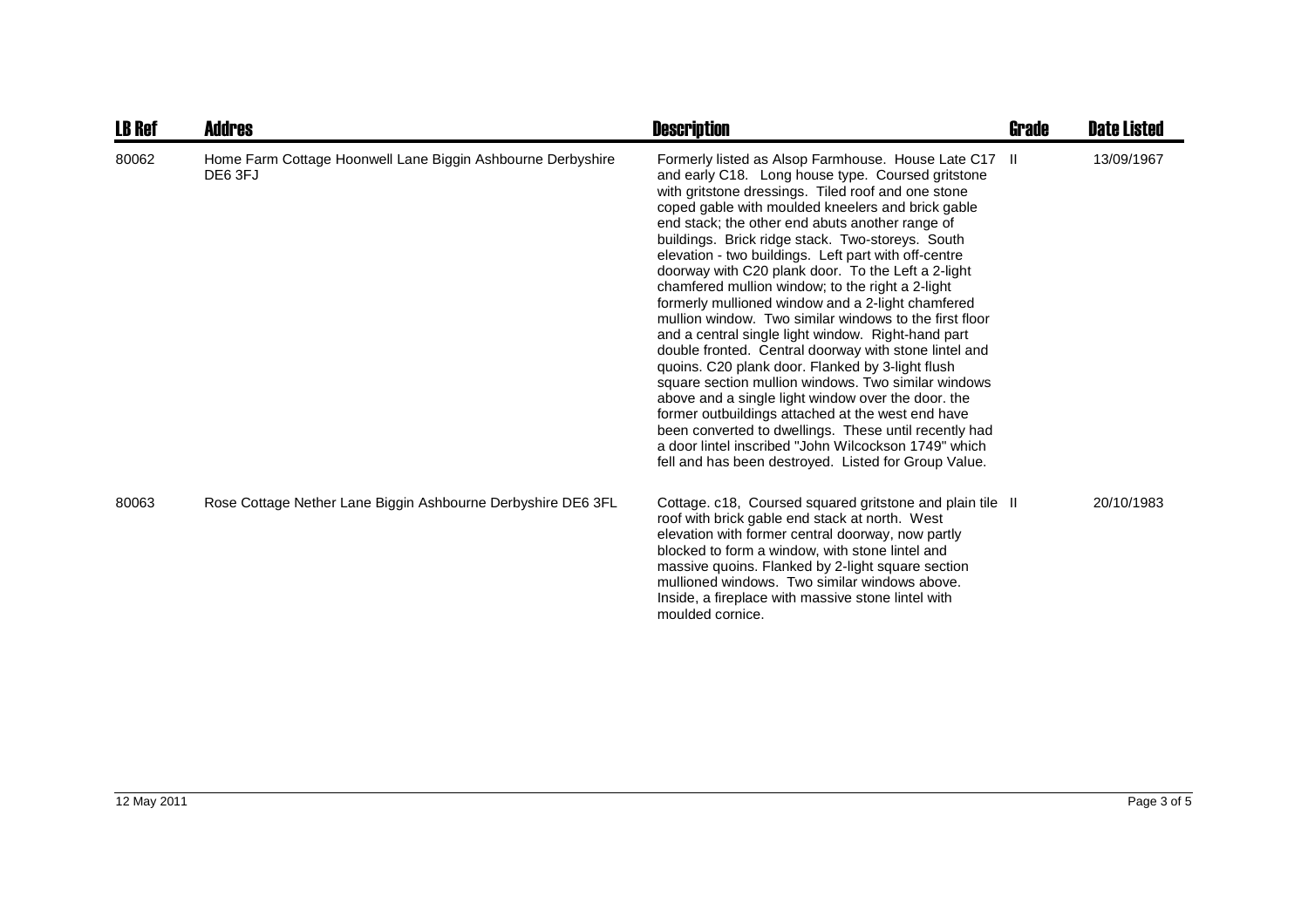| <b>LB Ref</b> | Addres                                                         | <b>Description</b>                                                                                                                                                                                                                                                                                                                                                                                                                                                                                                                                                                                                                                                                                                                                          | Grade        | <b>Date Listed</b> |
|---------------|----------------------------------------------------------------|-------------------------------------------------------------------------------------------------------------------------------------------------------------------------------------------------------------------------------------------------------------------------------------------------------------------------------------------------------------------------------------------------------------------------------------------------------------------------------------------------------------------------------------------------------------------------------------------------------------------------------------------------------------------------------------------------------------------------------------------------------------|--------------|--------------------|
| 80064         | Biggin Grange Upper Lane Hulland Ward Derbyshire DE6 3FH       | Farmhouse. Early C19 and. earlier. Red brick, with<br>earlier gritstone rubble north wall. Plain tile hipped<br>roof, but twin gabled to the west. Two brick ridge<br>stacks and brick gable end stacks to the west. Two-<br>storeys. East elevation double fronted. Central<br>doorway with fluted stone surround and round-arched<br>head. Semi-circular fanlight. Flanked by glazing bar<br>sashes with incised stone lintels. Three similar<br>windows above. Moulded stone eaves band. The<br>gritstone north wall and the differing internal floor<br>levels suggest the remains of an earlier house.                                                                                                                                                 | $\mathbf{H}$ | 13/09/1967         |
| 80065         | Biggin House Hoonwell Lane Biggin Ashbourne Derbyshire DE6 3FJ | House, Mid C18 with later additions. East elevation<br>ashlar faced with plain tile roof, stone coped gables<br>with moulded kneelers and brick gable end stacks.<br>Two-storeys, five bays, plinth with roll moulding.<br>Central doorway with stepped and moulded surround<br>framed by Tuscan pilasters and entablature with<br>metope frieze. Modern glazed door. Flanked on each<br>side by two glazing bar sashes (each sash with 4<br>panes) set within stepped and moulded surrounds.<br>Five similar windows above. The whole facade is<br>framed by giant Tuscan angle pilasters and a metope<br>frieze. Moulded eaves cornice. South elevation with<br>early C19 bow through two floors, mid C19 wing to<br>rear and C20 extension all in brick. | $\mathbf{I}$ | 13/09/1967         |